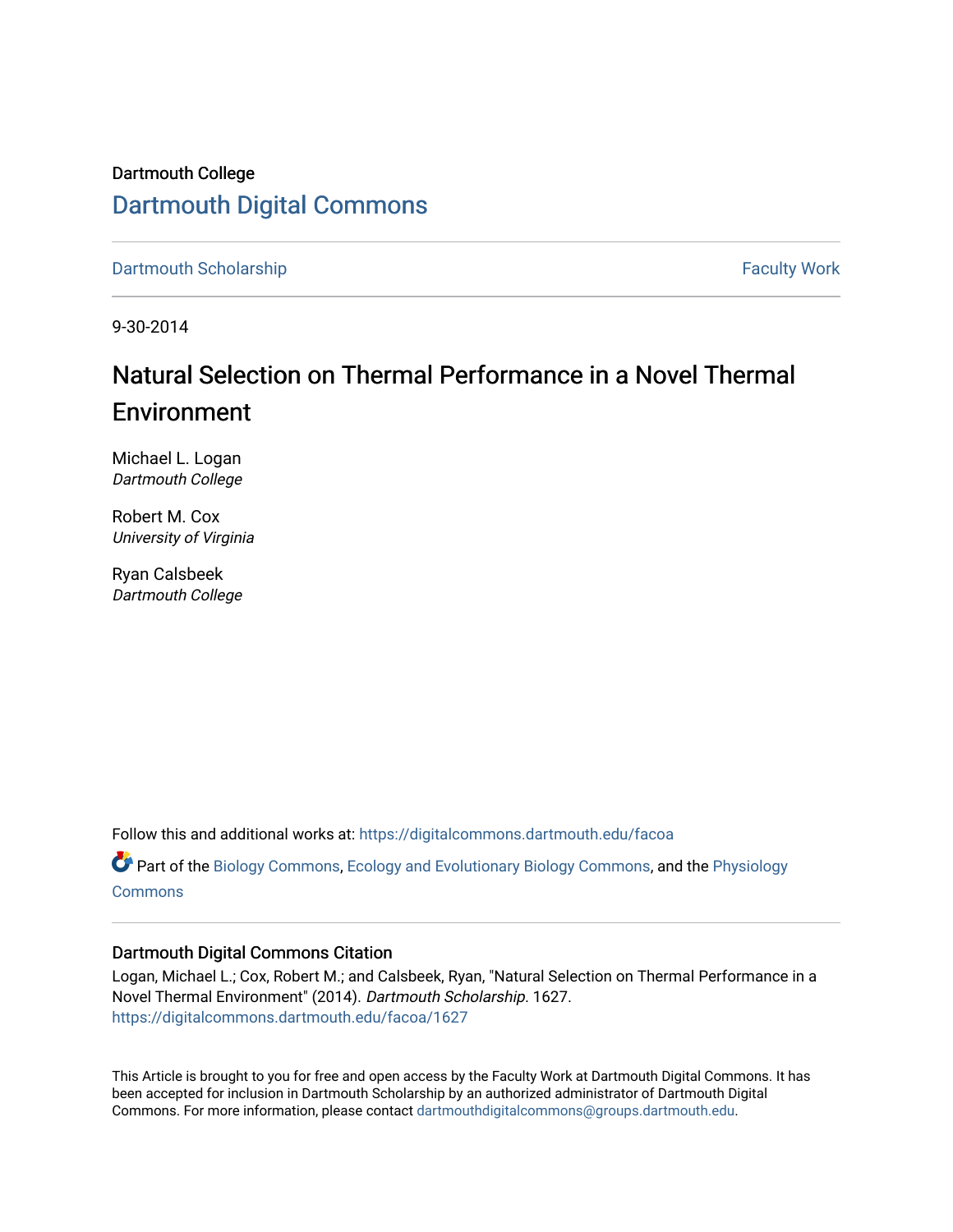# CrossMark

## Natural selection on thermal performance in a novel thermal environment

Michael L. Logan<sup>a,1</sup>, Robert M. Cox<sup>b</sup>, and Ryan Calsbeek<sup>a</sup>

<sup>a</sup>Department of Biological Sciences, Dartmouth College, Hanover, NH 03755; and <sup>b</sup>Department of Biology, University of Virginia, Charlottesville, VA 22904

Edited by James H. Brown, University of New Mexico, Albuquerque, NM, and approved August 18, 2014 (received for review March 14, 2014)

Tropical ectotherms are thought to be especially vulnerable to climate change because they are adapted to relatively stable temperature regimes, such that even small increases in environmental temperature may lead to large decreases in physiological performance. One way in which tropical organisms may mitigate the detrimental effects of warming is through evolutionary change in thermal physiology. The speed and magnitude of this response depend, in part, on the strength of climate-driven selection. However, many ectotherms use behavioral adjustments to maintain preferred body temperatures in the face of environmental variation. These behaviors may shelter individuals from natural selection, preventing evolutionary adaptation to changing conditions. Here, we mimic the effects of climate change by experimentally transplanting a population of Anolis sagrei lizards to a novel thermal environment. Transplanted lizards experienced warmer and more thermally variable conditions, which resulted in strong directional selection on thermal performance traits. These same traits were not under selection in a reference population studied in a less thermally stressful environment. Our results indicate that climate change can exert strong natural selection on tropical ectotherms, despite their ability to thermoregulate behaviorally. To the extent that thermal performance traits are heritable, populations may be capable of rapid adaptation to anthropogenic warming.

Bahamas | thermoregulation

Anthropogenic climate change may be the single most dra-matic physical change our planet has experienced during human history (1). In the tropics, where species are adapted to relatively stable climates, the impacts of climate change are predicted to be especially severe (2–5) (but see refs. 6, 7). Because many species maintain a body temperature  $(T_b)$  that is already close to their thermal limits, even small increases in environmental temperature  $(T_e)$  may produce large decreases in physiological performance that could push populations toward extinction (4).

In tropical environments, evolutionary adaptation may be one of the most important mechanisms by which populations can avoid extinction (8). As climates shift, fitness for many species will become increasingly linked to variation in traits important for performance in a warmer and more thermally variable world (4). Numerous theoretical, laboratory, and field studies demonstrate a capacity for rapid evolution on time scales similar to those over which global warming is predicted to occur (9–11). Indeed, recent work on lizards (12) and butterflies (13) has revealed rapid shifts in thermal physiology that appear to be directly associated with changing thermal environments. Despite mounting evidence that the capacity for evolution may fundamentally alter extinction probabilities in the face of anthropogenic climate change, the potential for rapid evolution is usually not considered in models that attempt to predict the impact of climate change on biological populations (8).

The rate at which thermal physiology can evolve in response to a changing climate depends on generation time (5), the additive genetic variances and covariances underlying phenotypic variation (14), and the strength of selection on traits that influence performance (15, 16). Strong selection is a prerequisite for rapid evolutionary adaptation to global warming, but many ectothermic species may shelter themselves from selection by using behavioral adjustments to maintain a preferred  $T<sub>b</sub>$  in the face of environmental variation (17, 18). Thermoregulatory behavior may initially buffer individuals against thermal stress, but by reducing the opportunity for selection, these behaviors could also prevent populations from adapting to climate change over the long term (15). Despite the importance of natural selection in the evolutionary responses of organisms to global warming, direct measurements of climate-driven selection on the thermal physiology of natural populations have not previously been reported.

To determine whether and how thermal physiology is subject to natural selection, we measured survival as a function of the thermal sensitivity of sprint speed in two populations of Anolis sagrei lizards from The Bahamas. We first quantified the relationship between thermal performance and survival of 85 males from an unmanipulated population on Kidd Cay, Great Exuma (hereafter, the "reference" population). Next, to test whether a simulated change in thermal environment would increase or otherwise alter selection on thermal performance, we repeated this study on a population of 80 males from the island of Eleuthera that we transplanted from an interior forested habitat (hereafter, the "transplant-source" site) to a warmer, more thermally variable site ∼1 km away (hereafter, the "transplant" population) ([Fig. S1](http://www.pnas.org/lookup/suppl/doi:10.1073/pnas.1404885111/-/DCSupplemental/pnas.201404885SI.pdf?targetid=nameddest=SF1)). We measured natural selection on three composite traits that describe the shape of thermal performance curves (TPCs) (Fig. 1). These traits—maximal performance  $(P_{\text{max}})$ , the thermal optimum  $(T_{opt})$ , and the thermal performance breadth  $(T_{br})$ —represent three primary axes of variation along which TPCs can evolve (19). Specifically, we tested the predictions that  $(i)$  an increase in mean operative  $T_e$  is associated with selection for higher  $T_{\text{out}}$ , (ii) an

#### **Significance**

Tropical ectotherms are considered especially vulnerable to climate change because they have narrow thermal tolerance ranges, such that even small increases in environmental temperature are likely to be detrimental. Although evolutionary adaptation may prevent extinction, it is unclear whether climate change generates selection on thermal physiology in nature or whether the strength of this selection is sufficient for rapid evolution to occur. When we transplanted lizards from their preferred habitat to a warmer and more thermally variable site, strong natural selection favored individuals that ran faster at warmer temperatures and across a broader range of temperatures. If thermal performance traits are heritable, some tropical species may be capable of rapid evolutionary adaptation to changing climates.

Author contributions: M.L.L. designed research; M.L.L., R.M.C., and R.C. performed research; M.L.L. and R.C. analyzed data; M.L.L. wrote the paper; and R.M.C. and R.C. helped revise the manuscript.

The authors declare no conflict of interest.

This article is a PNAS Direct Submission.

<sup>&</sup>lt;sup>1</sup>To whom correspondence should be addressed. Email: [mike.logan1983@gmail.com.](mailto:mike.logan1983@gmail.com)

This article contains supporting information online at [www.pnas.org/lookup/suppl/doi:10.](http://www.pnas.org/lookup/suppl/doi:10.1073/pnas.1404885111/-/DCSupplemental) [1073/pnas.1404885111/-/DCSupplemental](http://www.pnas.org/lookup/suppl/doi:10.1073/pnas.1404885111/-/DCSupplemental).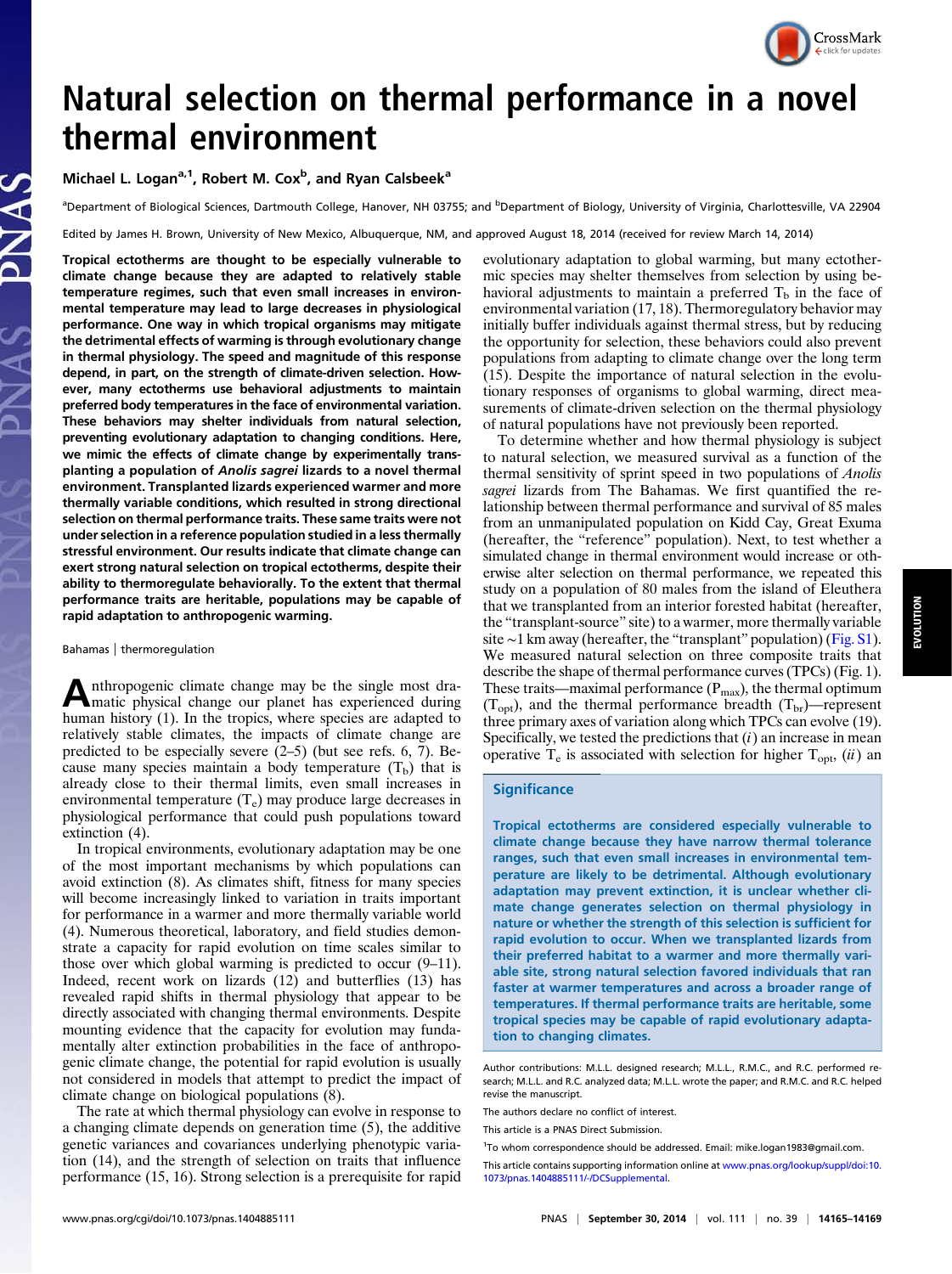

Fig. 1. Hypothetical TPC with the characteristic values (thermal performance traits) labeled. The  $T_{opt}$  is the temperature at which  $P_{max}$  is achieved.  $T_{br}$  is the range of temperatures across which at least 80% of P<sub>max</sub> is achieved.

increase in temperature variability is associated with selection for wider  $T_{\text{br}}$ , and (iii)  $P_{\text{max}}$  is subject to positive directional selection in all thermal environments.

### Results

Thermal Variation Among Sites. The operative thermal environments (the  $T_e$  distribution available to each population, as measured with copper models) differed among sites (ANOVA:  $F_{2,76} = 46.69$ ,  $P < 0.001$ ). Mean T<sub>e</sub> at the transplant site was 2.7 °C higher than at the reference site (Tukey post hoc comparison:  $\dot{P}$  < 0.001) and 2.3 °C higher than at the transplantsource site (Tukey post hoc comparison:  $P < 0.001$ ), differences that are similar to the projected change in mean temperature in the Caribbean for the next 90 y (20). Daily and seasonal variance in  $T_e$  was also higher at the transplant site in a manner congruent with predictions for changes in temperature variability resulting from climate change (20). By contrast, mean  $T_e$  did not differ between the reference and transplant-source sites (Tukey post hoc comparison:  $P = 0.58$ ), and seasonal variation in T<sub>e</sub> was also broadly similar between these two sites [\(Figs. S2](http://www.pnas.org/lookup/suppl/doi:10.1073/pnas.1404885111/-/DCSupplemental/pnas.201404885SI.pdf?targetid=nameddest=SF2) and [S3](http://www.pnas.org/lookup/suppl/doi:10.1073/pnas.1404885111/-/DCSupplemental/pnas.201404885SI.pdf?targetid=nameddest=SF3)). Thus, before the transplantation, populations on both islands should have experienced similar selective environments with respect to thermal traits [\(Table S1](http://www.pnas.org/lookup/suppl/doi:10.1073/pnas.1404885111/-/DCSupplemental/pnas.201404885SI.pdf?targetid=nameddest=ST1)).

**Lizard**  $T_b$ **.** Differences in operative thermal environments among sites were associated with differences in lizard  $T<sub>b</sub>$  (ANOVA:  $F_{2,175} = 8.13, P < 0.01$ ; [Fig. S4\)](http://www.pnas.org/lookup/suppl/doi:10.1073/pnas.1404885111/-/DCSupplemental/pnas.201404885SI.pdf?targetid=nameddest=SF4). Mean and maximum T<sub>b</sub> of lizards at the transplant site (mean  $T_b = 34.4 \pm 0.21$  °C, maximum  $T_b = 38.6 \text{ °C}$ ) were significantly higher than at the reference site (mean  $T_b = 32.9 \pm 0.24$  °C, maximum  $T_b = 36.4$  °C; Tukey post hoc comparison for difference in mean:  $P = 0.002$ ) and the transplant-source site (mean T<sub>b</sub> = 33.3  $\pm$  0.18 °C, maximum T<sub>b</sub> = 38.1 °C; Tukey post hoc comparison for difference in mean:  $P =$ 0.002). By contrast, mean  $T<sub>b</sub>$  did not differ between the reference and transplant-source sites (Tukey post hoc comparison:  $P = 0.57$ ).

Natural Selection on Thermal Performance. At the reference and transplant sites, 45% and 22% of lizards survived the breeding season, respectively. Selection did not occur on any performance trait at the reference site (Fig.  $2 \text{ A--C}$  and Table 1), but lizards transplanted to the warmer and more thermally variable site underwent strong directional selection for higher  $\dot{T}_{opt}$  (β = 0.49 ± 0.20,  $\chi^2 = 5.47$ ,  $P = 0.02$ ; Fig. 2D) and wider  $T_{\text{br}}(\beta = 0.56 \pm 1.02)$  $0.23, \chi^2 = 5.33, P = 0.02$ ; Fig. 2E). We did not detect nonlinear (stabilizing or disruptive) selection on any trait at either site. Selection gradients generated by resampling the trait distributions (1,000 bootstrap iterations sampling with replacement) were very similar to the observed selection gradients for each population ([Table S2\)](http://www.pnas.org/lookup/suppl/doi:10.1073/pnas.1404885111/-/DCSupplemental/pnas.201404885SI.pdf?targetid=nameddest=ST2). Moreover, a comparison of regression slopes at the two sites revealed significant differences in

directional selection acting on T<sub>opt</sub> (T<sub>opt</sub>  $\times$  Site:  $\chi^2 = 7.80$ ,  $P =$ 0.005) and T<sub>br</sub> (T<sub>br</sub> × Site:  $\chi^2 = 5.11$ ,  $P = 0.02$ ). As predicted,  $P_{\text{max}}$  was under weak (but nonsignificant) positive selection at both sites (reference:  $\beta = 0.23 \pm 0.15$ ,  $\chi^2 = 2.51$ ,  $P = 0.11$ ; transplant:  $\beta = 0.19 \pm 0.23$ ,  $\chi^2 = 0.81$ ,  $P = 0.36$ ), and selection on P<sub>max</sub> did not differ between sites (P<sub>max</sub>  $\times$  Site:  $\chi^2 = 0.002$ , P = 0.96; Table 1). Two alternative methods of fitting TPCs (Materials and Methods) produced similar results ([Table S3\)](http://www.pnas.org/lookup/suppl/doi:10.1073/pnas.1404885111/-/DCSupplemental/pnas.201404885SI.pdf?targetid=nameddest=ST3).

### Discussion

In the face of rapid anthropogenic change, evolutionary adaptation may be an important means by which species can avoid extinction (8). The strength and form of selection acting on phenotypic variation are major determinants of whether a population can evolve rapidly (21), yet behavioral thermoregulation is often assumed to reduce the strength of selection on thermal performance traits. Nevertheless, when we simulated a rapid change in the thermal environment by transplanting a population of lizards to a warmer and more thermally variable habitat, we observed strong natural selection on thermal physiology. Our results imply that rapid climate change may result in directional selection on thermal physiology, even in species whose thermoregulatory behaviors are thought to shelter them from natural selection.



Fig. 2. Univariate fitness surfaces (cubic splines from 500 bootstrap iterations) illustrating survival as a function of standardized values for the  $T_{\text{out}}$ T<sub>br</sub>, and P<sub>max</sub>, traits that describe the shape of the TPC. Significant selection did not occur on any trait in the reference population (A–C), whereas positive directional selection (β) occurred on both the T<sub>opt</sub> (D) and T<sub>br</sub> (E) in the transplant population. Asterisks denote statistically significant gradients based on generalized linear regressions (Table 1). Points represent average survival probabilities for phenotypic values grouped into 15 equal-sized bins. Dotted lines represent  $\pm 1$  SE. Std., standard.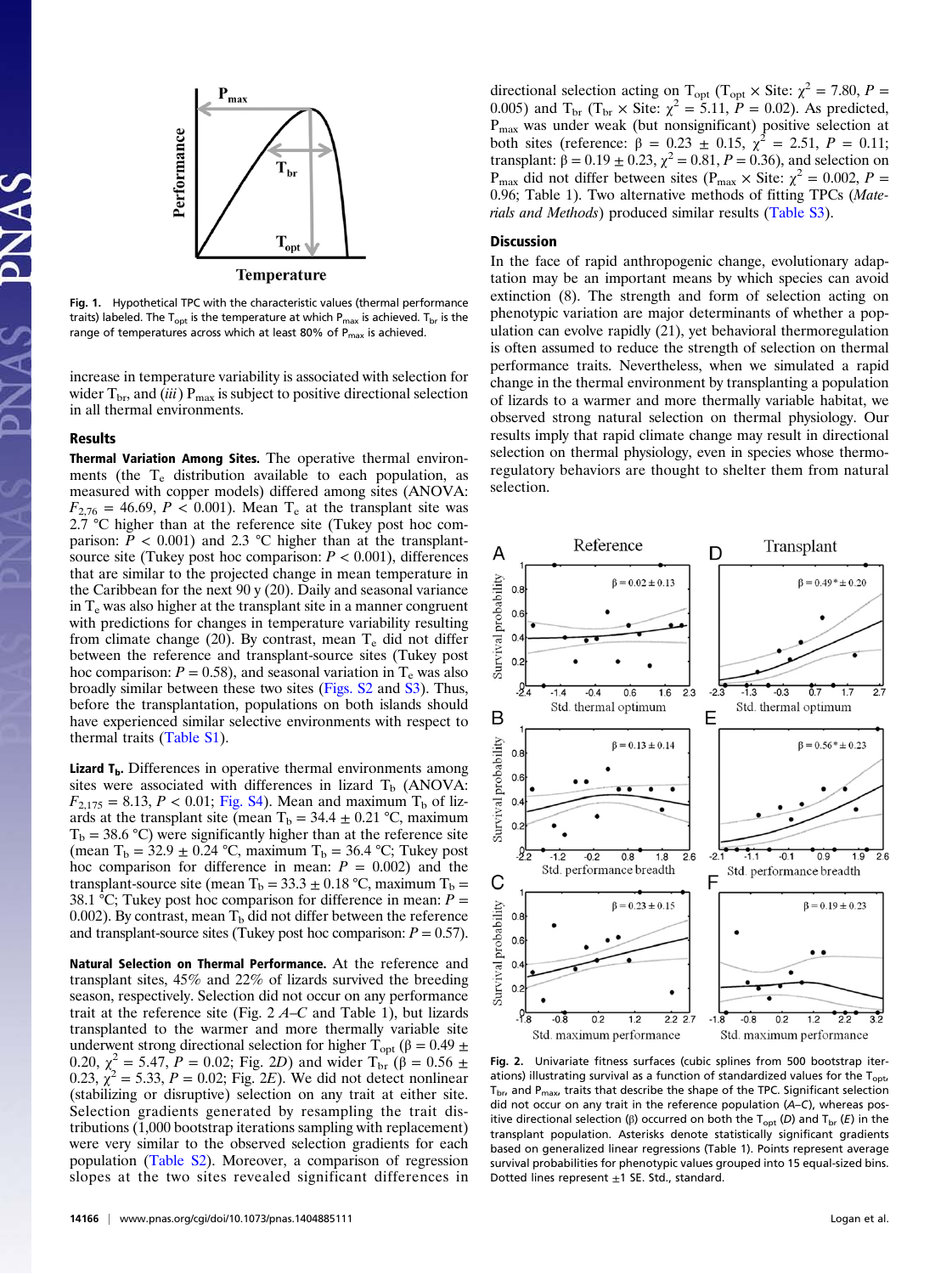Table 1. Selection gradients, associated SEs, and significance values for individual and pooled populations

|                                       | Reference      |                  |  | Transplant                          |                      |  | Tests for site differences                                  |            |        |
|---------------------------------------|----------------|------------------|--|-------------------------------------|----------------------|--|-------------------------------------------------------------|------------|--------|
| Trait                                 | $\beta/\gamma$ | SE P             |  |                                     |                      |  | $\beta/\gamma$ SE P Interaction                             | $\gamma^2$ |        |
| $T_{opt}$                             |                | $0.02$ 0.13 0.87 |  |                                     | $0.49$ $0.20$ $0.02$ |  | $T_{\rm{opt}} \times$ Site 7.80                             |            | 0.0005 |
| $P_{\text{max}}$                      |                | $0.23$ 0.15 0.11 |  | 0.19 0.23 0.36                      |                      |  | $P_{max} \times$ Site 0.002 0.96                            |            |        |
| $T_{\rm br}$                          |                |                  |  | 0.13 0.14 0.35 0.56 0.23 0.02       |                      |  | $T_{\rm br} \times$ Site 5.11                               |            | 0.02   |
| $\frac{T_{\rm opt}^2}{P_{\rm max}^2}$ |                |                  |  | $0.18$ 0.20 0.37 -0.30 0.30 0.13    |                      |  | $T_{opt}^2 \times$ Site 8.95                                |            | 0.003  |
|                                       |                |                  |  |                                     |                      |  | 0.08 0.22 0.71 -0.14 0.32 0.62 $P_{max}^2 \times$ Site 0.96 |            | 0.32   |
| $T_{\rm hr}^2$                        |                |                  |  | $-0.40$ 0.22 0.06 $-0.34$ 0.36 0.41 |                      |  | $T_{\rm br}^2 \times$ Site 0.11                             |            | 0.74   |
|                                       |                |                  |  |                                     |                      |  | Site                                                        | 0.70       | 0.38   |

Significant selection gradients are shown in boldface. Linear gradients are partial regression coefficients from a multiple regression including only linear terms for all three traits. Quadratic gradients were calculated by doubling quadratic regression coefficients (and their associated SEs) from a separate model that included both linear and quadratic (but not crossproduct) terms.

It is likely that lizards in the transplanted population experienced a stressful thermal environment; we observed a 1.5 °C increase in mean  $T<sub>b</sub>$  relative to a 2.7 °C increase in mean operative  $T_e$ . In this novel thermal environment, natural selection favored those individuals that maximized performance at warmer temperatures (Fig. 2D). The thermal environment of the transplant site was also more temporally variable, and selection favored individuals that maximized performance across a broader range of temperatures (Fig. 2E). Although we did not replicate our experiment at the population level, differences in both  $T<sub>b</sub>$ and  $T_e$  among sites (Table 1, [Figs. S2](http://www.pnas.org/lookup/suppl/doi:10.1073/pnas.1404885111/-/DCSupplemental/pnas.201404885SI.pdf?targetid=nameddest=SF2)–[S4,](http://www.pnas.org/lookup/suppl/doi:10.1073/pnas.1404885111/-/DCSupplemental/pnas.201404885SI.pdf?targetid=nameddest=SF4) and [Table S1\)](http://www.pnas.org/lookup/suppl/doi:10.1073/pnas.1404885111/-/DCSupplemental/pnas.201404885SI.pdf?targetid=nameddest=ST1) were consistent with the interpretation that climatic variation was responsible for the observed differences in selection. Moreover, we detected weak positive directional selection on  $P_{\text{max}}$  at both sites, suggesting that faster lizards were more likely to survive. This pattern is consistent with previous studies (22, 23) and supports the common assertion that sprint speed is an ecologically relevant measure of performance in lizards.

Changes in operative temperature may have interacted with several aspects of lizard biology to drive natural selection on thermal performance. First, operative temperatures at the transplant site were often well above  $T_{opt}$  at midday ([Table S1\)](http://www.pnas.org/lookup/suppl/doi:10.1073/pnas.1404885111/-/DCSupplemental/pnas.201404885SI.pdf?targetid=nameddest=ST1), and these harsh conditions may have forced some individuals into retreat sites to avoid thermal stress. The transplanted lizards that maximized performance at warmer (and more variable) temperatures may have been able to maintain activity during longer periods of the day, permitting more time for energy intake and increasing their chances of surviving the breeding season (24). Second, lizards with higher thermal optima, and therefore aboveaverage sprint capacities at the warmer transplant site, may have been more successful in outcompeting rivals for access to resources (through either interference or exploitative competition) (23). Third, individuals with higher thermal optima may have been better at evading predators (22, 23). It is also possible that the thermal sensitivity of sprint speed is correlated with other measures of performance (e.g., digestive efficiency, immune function) that influenced fitness but that we did not measure directly. The precise mechanism by which variation in the thermal sensitivity of locomotor performance influences the adaptive landscape as thermal environments change remains a promising topic for future study.

Although we have demonstrated that rapid changes in thermal environments can generate strong natural selection on TPCs, evolutionary change will not occur unless thermal performance traits are heritable (25). Typical heritability estimates for thermal performance traits in other species range from 0.2–0.6 (26–29), suggesting that selection acting on  $T_{opt}$  and  $T_{br}$  could drive

a rapid evolutionary response to climate change. Assuming these values for heritability, the change in mean  $T_{opt}$  and  $T_{br}$  after a sudden 2.7 °C increase in operative temperature would range from 0.25–0.75 °C and 0.5–1.5 °C, respectively. Thus, even if the amount of warming expected through the end of the century (20) occurred during a single breeding season, this species could hypothetically compensate for as much as 30% of that environmental change through evolutionary adaptation alone. Nevertheless, it is not currently known whether thermal performance traits are heritable in A. sagrei. Indeed, there is a paucity of data describing the genetic architecture underlying TPCs for most species (30), and these data will be critical for predicting the evolutionary responses of ectotherms to climate change.

Our results show that despite their ability to thermoregulate behaviorally, some terrestrial ectotherms may experience strong natural selection in response to climate change. Assuming that the standing crop of additive genetic variance in thermal performance traits is sufficient, many populations may rapidly adapt to changing climates (12, 31). We suggest that future studies consider the importance of climate change as a selective force when assessing the adaptive capacity of ectotherms around the globe.

### Materials and Methods

Study Sites and Experimental Design. We measured natural selection using males from two wild populations of A. sagrei on two islands in The Bahamas. We focused on males because A. sagrei is extremely sexually dimorphic, such that selection often acts in a sex-specific manner (32, 33). One population (the reference population), measured in 2011, occurred naturally on Kidd Cay (21), near Georgetown, Great Exuma. Kidd Cay is a small (~1,600 m<sup>2</sup>) island connected to Great Exuma by a concrete causeway. The second population (the transplant population), measured in 2012 on the island of Eleuthera (33), was experimentally transplanted from an interior forest habitat to a small (~1,300 m<sup>2</sup>) peninsular site 1 km away [\(Fig. S1](http://www.pnas.org/lookup/suppl/doi:10.1073/pnas.1404885111/-/DCSupplemental/pnas.201404885SI.pdf?targetid=nameddest=SF1)). The majority of resident males were removed from the peninsula before introducing the study population.

At the onset of the breeding season (May), we measured the thermal sensitivity of locomotor performance (sprint speed) for 108 and 98 adult males at the reference and transplant sites, respectively. Only those individuals that were reliably measured at four of five temperatures (including the lowest and highest temperatures) were included in selection analyses, resulting in final sample sizes of 85 and 80 males, respectively. Sprint speed is an ecologically relevant trait that is known to correlate with survival (22, 23) and may also provide a representative index of whole-organism physiological performance (34). Near the end of the breeding season (late August), we returned to both sites and attempted to recapture all surviving individuals to estimate viability selection. Dispersal was not a concern for the reference site, which was an island. For the peninsular transplant population, we sampled 100 m beyond the dirt road separating the study site from the remainder of the peninsula ([Fig. S1\)](http://www.pnas.org/lookup/suppl/doi:10.1073/pnas.1404885111/-/DCSupplemental/pnas.201404885SI.pdf?targetid=nameddest=SF1). All recaptured individuals were found on the study site except for two, which were found less than 5 m north of it. Thus, we assumed the majority of individuals did not disperse out of the study site. Typical recapture rates for adult males in these populations are 90–95% (21, 33).

Estimating Thermal Performance Traits. We used a curve-fitting procedure (see below) to estimate three traits for each individual: (i)  $P_{\text{max}}$ , the predicted maximum sprint speed; (ii)  $T_{\text{opt}}$  the temperature at which performance is predicted to be maximal; and (iii)  $T_{\text{br}}$  the range of temperatures over which an individual is predicted to achieve at least 80% of  $P_{\text{max}}$ . These traits are the characteristic values that describe the shape of the TPC (30).

After capturing each lizard by noose or hand and allowing it to acclimate to a stable indoor environment for 24 h, we measured its sprint speed five times at each of five temperatures (in a random order for each individual): 15 °C, 22 °C, 28 °C, 36 °C, and 42 °C, except in the case of 10 individuals for which we were unable to obtain sprint speeds at 22 °C. These temperatures bound the performance curve at its cool and warm extremes, and include estimates of running speed in the region of the curve where the instantaneous rate of change is fastest (30 °C and 36°C, which are near  $T_{\text{opt}}$ ). We brought individuals to these target temperatures by heating or cooling them in a thermostat-controlled temperature chamber, and we verified that they had achieved the target temperature using a cloacal thermometer. After a lizard achieved its target temperature, we motivated it to run along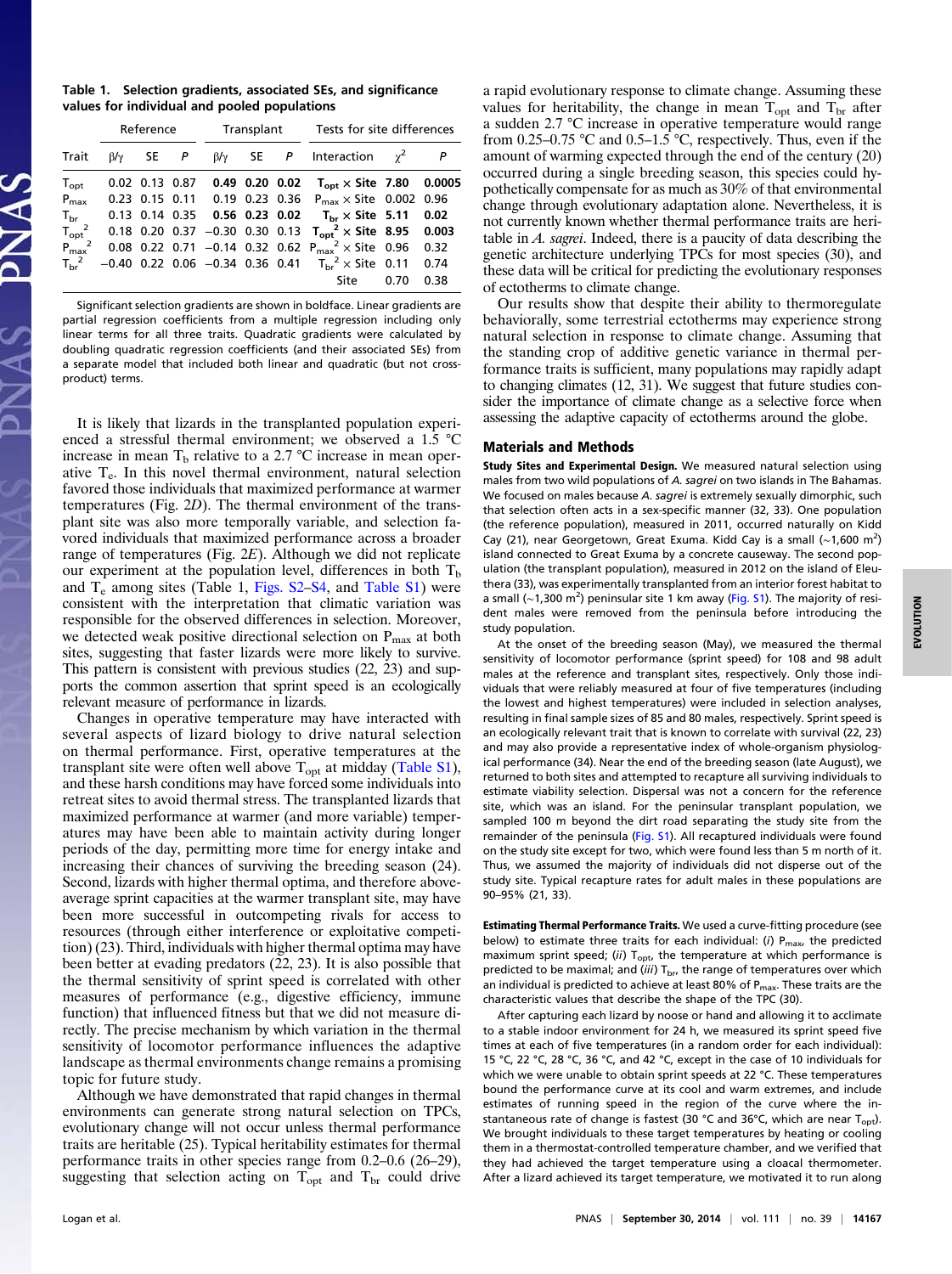a 3-cm diameter wooden dowel (demarcated every 5 cm), inclined at an angle of 20° to discourage hopping (22). We filmed trials with high-speed (60 frames per second) digital video. We always provided lizards a minimum of 2 h of rest between trials at different temperatures, and we never held them in captivity for more than 60 h. We did not feed lizards during this time, and we provided water ad libitum.

For each trial at each temperature, we computed the fastest running speed over 10 cm using frame-by-frame analysis in the motion analysis software program Eagle Eye Pro Viewer. If lizards did not perform a "good" run by the time 30 s had elapsed, we did not include that trial in further analyses. A good run was one in which the individual remained on the vertical surface of the dowel without falling off. If the lizard could not run at least 10 cm without stopping, we considered that to be a speed of 0 m/s.

To estimate the TPC of each individual lizard, we fit a set of left-skewed parabolic equations built into the program TableCurve 2D (Systat Software, Inc.) to the raw sprint data [\(Fig. S5\)](http://www.pnas.org/lookup/suppl/doi:10.1073/pnas.1404885111/-/DCSupplemental/pnas.201404885SI.pdf?targetid=nameddest=SF5). We chose these equations based on the established general shape of TPCs, which are presumably structured by the thermodynamics of enzyme function (19, 35). We chose the best fit for each individual using Akaike's Information Criterion (AIC) (36). If two equations did not differ significantly in their AIC score, we chose the one with fewer parameters. If curves did not differ in AIC score or the number of parameters, we chose the curve with the highest  $r^2$  value. As a complementary approach [\(Table S3\)](http://www.pnas.org/lookup/suppl/doi:10.1073/pnas.1404885111/-/DCSupplemental/pnas.201404885SI.pdf?targetid=nameddest=ST3), we combined data from all individuals (mean performance at each temperature for each animal) and used the AIC to select the single model (in this case, a four-parameter log-normal function) that best fit the entire dataset. We then estimated TPCs for each individual using this model, which reduced final sample sizes to 56 (reference) and 54 (transplant) lizards, because the model could not be optimized for ∼35% of the individuals in each population. This conservative approach yielded patterns of selection that were similar to those generated by fitting a separate best-fit model to each individual [\(Table S3\)](http://www.pnas.org/lookup/suppl/doi:10.1073/pnas.1404885111/-/DCSupplemental/pnas.201404885SI.pdf?targetid=nameddest=ST3).

Measuring the Thermal Environment. We deployed operative temperature models (OTMs) at each of our study sites to generate distributions of instantaneous  $T_e$  (37). To achieve rapid thermal equilibration, OTMs were built with type-M (thin-walled) copper piping (30). Models were cut to the mean length and mass of A. sagrei and painted to approximate the appropriate photo-spectrum absorbance ([Fig. S6\)](http://www.pnas.org/lookup/suppl/doi:10.1073/pnas.1404885111/-/DCSupplemental/pnas.201404885SI.pdf?targetid=nameddest=SF6). Ibutton data loggers (Embedded Data Systems) were suspended in nonconductive acrylic mesh within each OTM and set to record temperatures every 1.5 h. We only included temperatures recorded during the diel activity period of A. sagrei (between 0600 and 1800 hours) in our analyses. At the reference site, the transplant site, and the source site for the transplanted population, we deployed 27, 28, and 25 OTMs, respectively. Each OTM was distributed at a random height in the vegetation (0.5–2 m in 0.5-m intervals) and in a random direction (North, East, South, or West) and distance (0–5 m in 1-m intervals) from haphazardly chosen points covering the greatest area possible. At the reference site,

- 1. Schrag DP (2012) Geobiology of the Anthropocene. Fundamentals of Geobiology, eds Knoll AH, Konhauser KO (John Wiley & Sons, Chichester, UK).
- 2. Tewksbury JJ, Huey RB, Deutsch CA (2008) Ecology. Putting the heat on tropical animals. Science 320(5881):1296–1297.
- 3. Huey RB, et al. (2009) Why tropical forest lizards are vulnerable to climate warming. Proc Biol Sci 276(1664):1939–1948.
- 4. Deutsch CA, et al. (2008) Impacts of climate warming on terrestrial ectotherms across latitude. Proc Natl Acad Sci USA 105(18):6668–6672.
- 5. Huey RB, et al. (2012) Predicting organismal vulnerability to climate warming: Roles of behaviour, physiology and adaptation. Philos Trans R Soc Lond B Biol Sci 367(1596): 1665–1679.
- 6. Kingsolver JG, Diamond SE, Buckley LB (2013) Heat stress and the fitness consequences of climate change for terrestrial ectotherms. Funct Ecol 27(6):1415–1423.
- 7. Vasseur DA, et al. (2014) Increased temperature variation poses a greater risk to species than climate warming. Proc Biol Sci 281(1779):1–8.
- 8. Hoffmann AA, Sgrò CM (2011) Climate change and evolutionary adaptation. Nature 470(7335):479–485.
- 9. Hoekstra HE, et al. (2001) Strength and tempo of directional selection in the wild. Proc Natl Acad Sci USA 98(16):9157–9160.
- 10. Kingsolver JG, Diamond SE (2011) Phenotypic selection in natural populations: What limits directional selection? Am Nat 177(3):346–357.
- 11. Partridge L, Barrie B, Barton NH, Fowler K, French V (1995) Rapid laboratory evolution of adult life-history traits in Drosophila melanogaster in response to temperature. Evolution 49(3):538–544.
- 12. Leal M, Gunderson AR (2012) Rapid change in the thermal tolerance of a tropical lizard. Am Nat 180(6):815–822.
- 13. Higgins JK, MacLean HJ, Buckley LB, Kingsolver JG (2013) Geographic differences and microevolutionary changes in thermal sensitivity of butterfly larvae in response to climate. Functional Ecology 28(4):982–989.

OTMs were deployed from May 16 to August 19, 2011. At the transplant and transplant-source sites, OTMs were deployed from May 5 to August 23, 2012. At each site, field-active  $T_b$  were measured with a cloacal thermometer (Omega Engineering, Inc.) between 0800 and 1800 hours. For comparisons of  $T_b$  among sites, we only included measurements taken during days with "normal" weather (i.e., low cloud cover, no rain) and during time periods when sample sizes were equivalent (0900–1700 hours).

Selection on Thermal Performance Traits. We estimated viability selection by standardizing trait distributions to a mean of zero and unit variance and by standardizing survival values to population means (25). Before performing analyses, we first tested for problems associated with multicollinearity among traits and found none. Variance inflation factors were all <2, and pairwise correlation coefficients between traits were small [\(Table S4](http://www.pnas.org/lookup/suppl/doi:10.1073/pnas.1404885111/-/DCSupplemental/pnas.201404885SI.pdf?targetid=nameddest=ST4)). We estimated linear and nonlinear selection gradients from separate multivariate regressions, incorporating the three traits that describe the shape of the TPC ( $P_{\text{max}}$ ,  $T_{\text{opt}}$ , and  $T_{\text{br}}$ ). We doubled nonlinear regression coefficients and their respective SEs to estimate quadratic selection. We did not include cross-product terms (i.e., correlational selection) in any models because sample sizes were insufficient to produce robust estimates of these coefficients (25). Significance values for selection gradients were estimated from generalized linear models with a logit link function to account for the binomial-dependent variable (live/dead). We used log-link functions to account for Poisson distributions of relative fitness in between-population comparisons.

To validate selection estimates further, ensuring that they were robust to the inclusion or exclusion of individuals, we performed a bootstrap analysis of the distribution of trait values in each population (1,000 iterations, resampling with replacement). We calculated mean values of the bootstrapped selection gradients (and SEs) for each trait.

We visualized univariate fitness surfaces for each trait using cubic splines (38). In most instances, these univariate splines accurately illustrate the form of selection estimated from multivariate gradients (Table 1), except in the case of weak directional selection on  $P_{\text{max}}$  in the transplant population, which is not evident from the spline.

ACKNOWLEDGMENTS. We thank B. Calsbeek for help with bootstrap analyses. We acknowledge N. Bottomley, A. Schultz, K. Knight, R. Knight, S. Aland, the Cape Eleuthera Institute, and the Island School for helping with logistics and facilitating the successful completion of this project. Comments and contributions from M. Augat, E. D. Brodie III, B. Calsbeek, C. Cox, L. Culler, M. Duryea, S. Fey, A. Hanninen, M. Hague, R. Huey, A. Kahrl, K. Keegan, N. Lany, O. Molnar, A. Reedy, B. Reinke, B. Sanderson, and C. Wood helped us improve the manuscript. This project was carried out under research permits issued by the Bahamas Environment, Science, and Technology Commission and the Bahamas Ministry of Agriculture in 2011 and 2012.

- 14. Hoffmann AA (2010) Physiological climatic limits in Drosophila: Patterns and implications. J Exp Biol 213(6):870–880.
- 15. Huey RB, Hertz PE, Sinervo B (2003) Behavioral drive versus behavioral inertia in evolution: A null model approach. Am Nat 161(3):357–366.
- 16. Bradshaw WE, Holzapfel CM (2008) Genetic response to rapid climate change: It's seasonal timing that matters. Mol Ecol 17(1):157–166.
- 17. Huey RB, Slatkin M (1976) Cost and benefits of lizard thermoregulation. Q Rev Biol 51(3):363–384.
- 18. Kearney M, Shine R, Porter WP (2009) The potential for behavioral thermoregulation to buffer "cold-blooded" animals against climate warming. Proc Natl Acad Sci USA 106(10):3835–3840.
- 19. Angilletta MJ, Wilson RS, Navas CA, James RS (2003) Tradeoffs and the evolution of thermal reaction norms. Trends Ecol Evol 18(5):234–240.
- 20. IPCC (2013) Climate Change 2013: the Physical Science Basis (Cambridge University Press, New York), p 1535.
- 21. Calsbeek R, Cox RM (2010) Experimentally assessing the relative importance of predation and competition as agents of selection. Nature 465(7298):613–616.
- 22. Calsbeek R, Irschick DJ (2007) The quick and the dead: Correlational selection on morphology, performance, and habitat use in island lizards. Evolution 61(11):2493–2503.
- 23. Miles DB (2004) The race goes to the swift: Fitness consequences of variation in sprint performance in juvenile lizards. Evol Ecol Res 6(1):63–75.
- 24. Sinervo B, et al. (2010) Erosion of lizard diversity by climate change and altered thermal niches. Science 328(5980):894–899.
- 25. Lande R, Arnold SJ (1983) The measurement of selection on correlated characters. Evolution 37(6):1210–1226.
- 26. Ketola T, Kellermann V, Kristensen TN, Loeschcke V (2012) Constant, cycling, hot and cold thermal environments: Strong effects on mean viability but not on genetic estimates. J Evol Biol 25(6):1209–1215.
- 27. Mousseau TA, Roff DA (1987) Natural selection and the heritability of fitness components. Heredity (Edinb) 59(Pt 2):181–197.